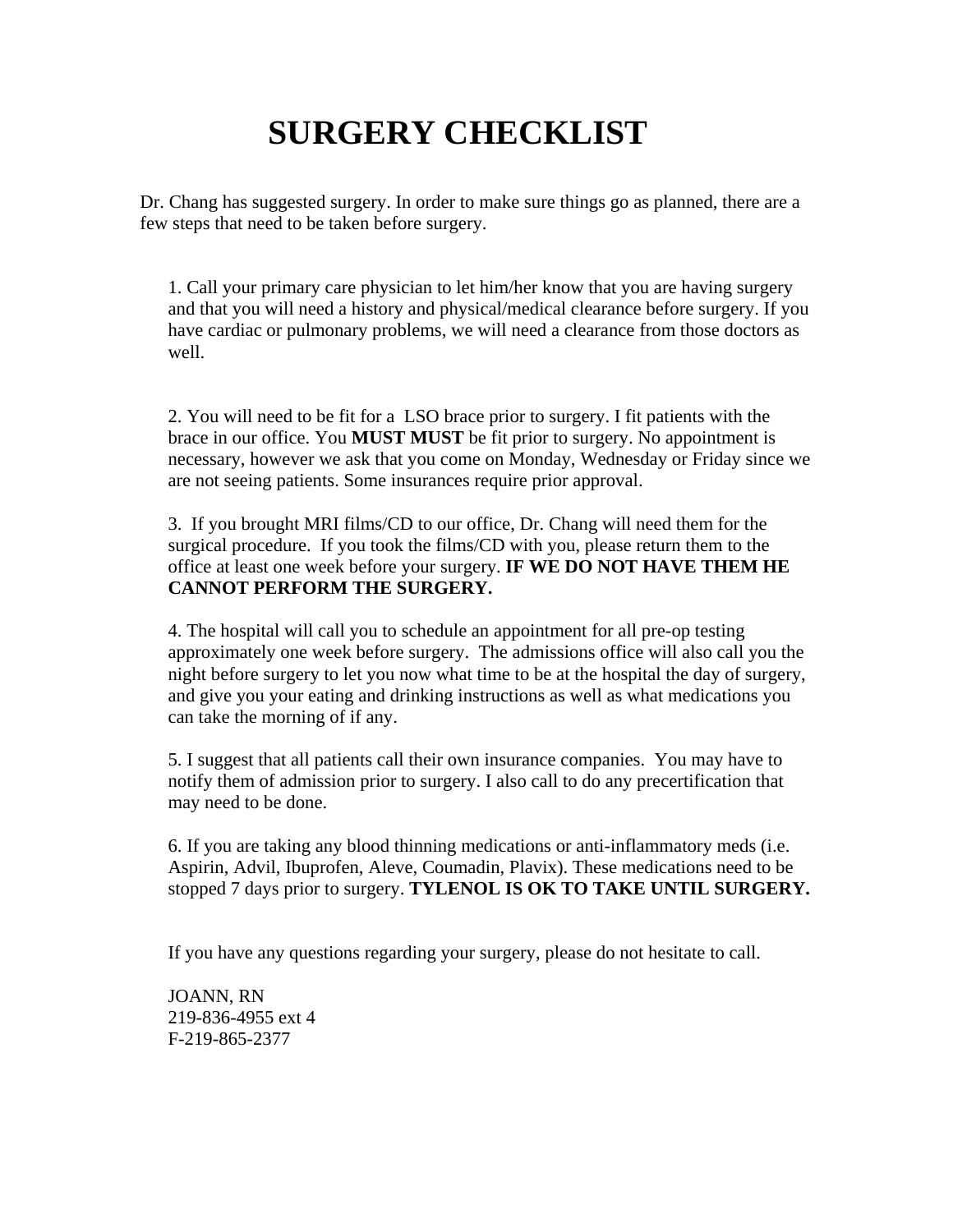## **Instructions after Micro-laminectomy and Discectomy**

#### First Night after Surgery:

- 1. Depending on your condition, some of you will be able to go home the day of surgery, and some will need to stay overnight. Also if you have problems with nausea or voidng (urinating) because of anesthesia, then you may need to stay overnight as well.
- 2. Regardless of where you are, the night of surgery will be roughest. You can take shortwalks and go to the bathroom. Limit going up and down stair to once a dayle.
- 3. The next day after surgery, I want you up and walking. It will be slow at first, and you will need assistance to get up. Remember, you can sit up on the side of bed to put on your back brace, then stand. The first time you may only walk for a few minutes, but each time I want you to increase your walking.

### First two weeks:

- 1. For the first two weeks at home, I want you to limit going up and down stairs to once a day. Climbing stairs will not effect the surgery but may aggravate the muscles.
- 2. Continue to do walking exercises. The more the better. Be sure to walk in safe, clean, and and dry surface.
- 3. You may walk 1/4 to 1/2 mile per day.
- 4. Have someone change the dressing on the second day after the surgery. The designated person should wash hands before and after the dressing change. Steri-strips, or zipline will be covering the wound. **DO NOT REMOVE THE STERI-STRIPS OR ZIPLINE.** Put a new sterile dressing over the steri-strips, make sure it is completely covered.
- 5. You can shower on the third day after surgery. Keep the old dressing in place. They are water tight. Take a quick shower (5 minutes) without bending back or legs too much. After Drying off, remove the old dressing and apply a new dressing. Wait two more days before next shower and repeat the dressing change. So you can shower every other day after the first one, and change dressing right after the shower. Keep this schedule until you return to see me in the office
- 6. Avoid sitting. You can sit for 30 minutes, up to four times a day. So you can sit for meals, toilet, and short rest periods throughout the day. The rest of the time, your body should be straight, such as standing/ walking or lying down. You do not need to be totally flat when lying down. You may have up to two pillows behind your head and one under your knees.
- 7. No driving a care unless it is an emergency. You can ride in a car, but recline the seat back halfway to decrease the angle of sitting and the pressure on the lower back.
- 8. Wear back brace when out of bed. You do not have to wear it if you are going to be up for a short period of time, such as making a quick trip to the bathroom.
- 9. No sexual relations.
- 10. No hottubs or tub baths
- 11. No bending, twisting or lifting objects over 10 pounds